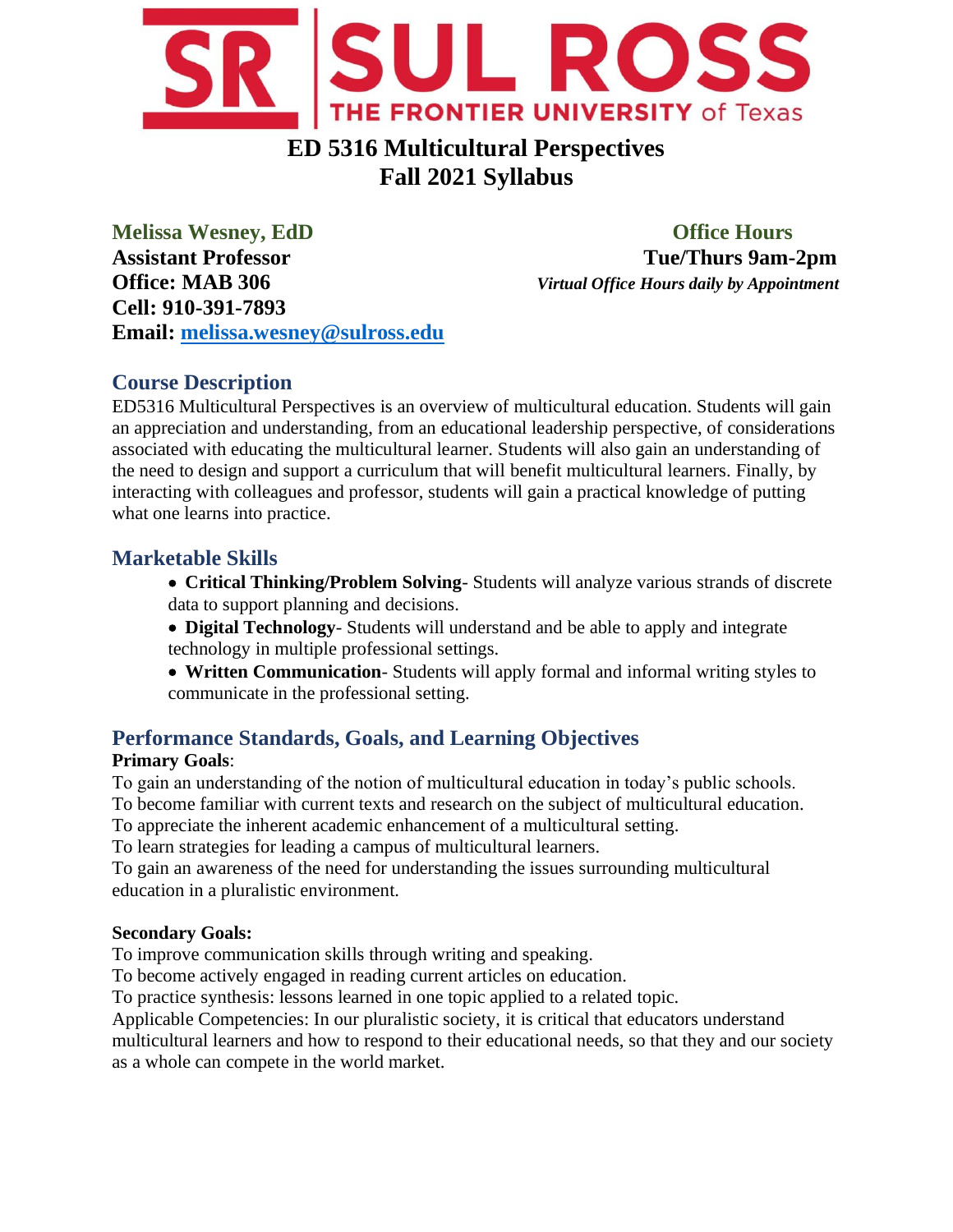## **Required Text**

Koppelman, K.L. (2020). Understanding Human Differences: Multicultural Education for a Diverse America (6th Ed.). ISBN 13: 9780136615934.

American Psychological Association (2020). Publication manual of the American psychological association (7th ed.). Washington, DC.

### **Program & Student Learning Objectives TExES Competencies**

#### **Reading Specialist TExES Competencies**

- **Standard 2: Assessment and Instruction:** The Reading Specialist uses expertise in implementing, modeling, and providing integrated literacy assessment and instruction by utilizing appropriate methods and resources to address the varied learning needs of all students.
- **Standard 3: Strengths and Needs of Individual Students:** The Reading Specialist recognizes how the differing strengths and needs of individual students influence their literacy development, applies knowledge of primary and second language acquisition to promote literacy, and applies knowledge of reading difficulties, dyslexia, and reading disabilities to promote literacy.

**Competencies:** 2.1k, 2.2k, 2.3k, 2.3k, 2.4k, 2.5k, 2.9k, 2.10s, 2.11k, 2.1s, 2.2s, 2.3s, 2.4s, 2.6s, 2.7s, 2.12k, 2.13k, 2.14k, 2.15k, 2.16k, 1.17k, 2.18k, 2.19k, 2.20k, 2.8s, 2.9s, 2.10s, 2.11s, 2.12s, 2.13s, 2.14s. 2.15s, 2.16s, 2.17s, 3.1k, 3.1s, 3.2k, 3.4k, 3.5k, 3.6k, 3.2s, 3.3s, 3.4s, 3.5s, 3.7k, 3.8k, 3.8k, 3.9k, 3.11k, 3.6s, 3.7s, 3.8s, 3.9s.

### **Principals TExES Competencies**

- Competency 002 states the principal knows how to respond to diverse interests and needs of all members of the school community in order to promote success.
- Competency 003 states that the principal will act with integrity, fairness, and in an ethical and legal manner. To be ethical and fair, a principal must, among other things, support a curriculum that is beneficial to all students.
- Competency 005 states that the principal knows how to advocate, nurture, and sustain an instructional program and a campus culture that are conducive to student learning and staff professional growth. The principal knows how to facilitate the development of a campus learning organization that supports instructional improvement and change through ongoing study of relevant research and best practice. The principal knows how to facilitate the implementation of sound, research-based instructional strategies, decisions, and programs in which multiple opportunities to learn and to be successful are available to all students

## **Assignments and Grades**

#### **14 Textbook Chapter Readings/Quizzes**  The quizzes are multiple choice and matching. Each is worth 100 points and may

only be taken once. Once you begin the test, you must complete it in one sitting. The quizzes are timed, and you will have 45 minutes to complete each quiz. You may NOT exit and re-enter. Quizzes will become unavailable after the due date.

100 pts each  $(x14=1400)$ 

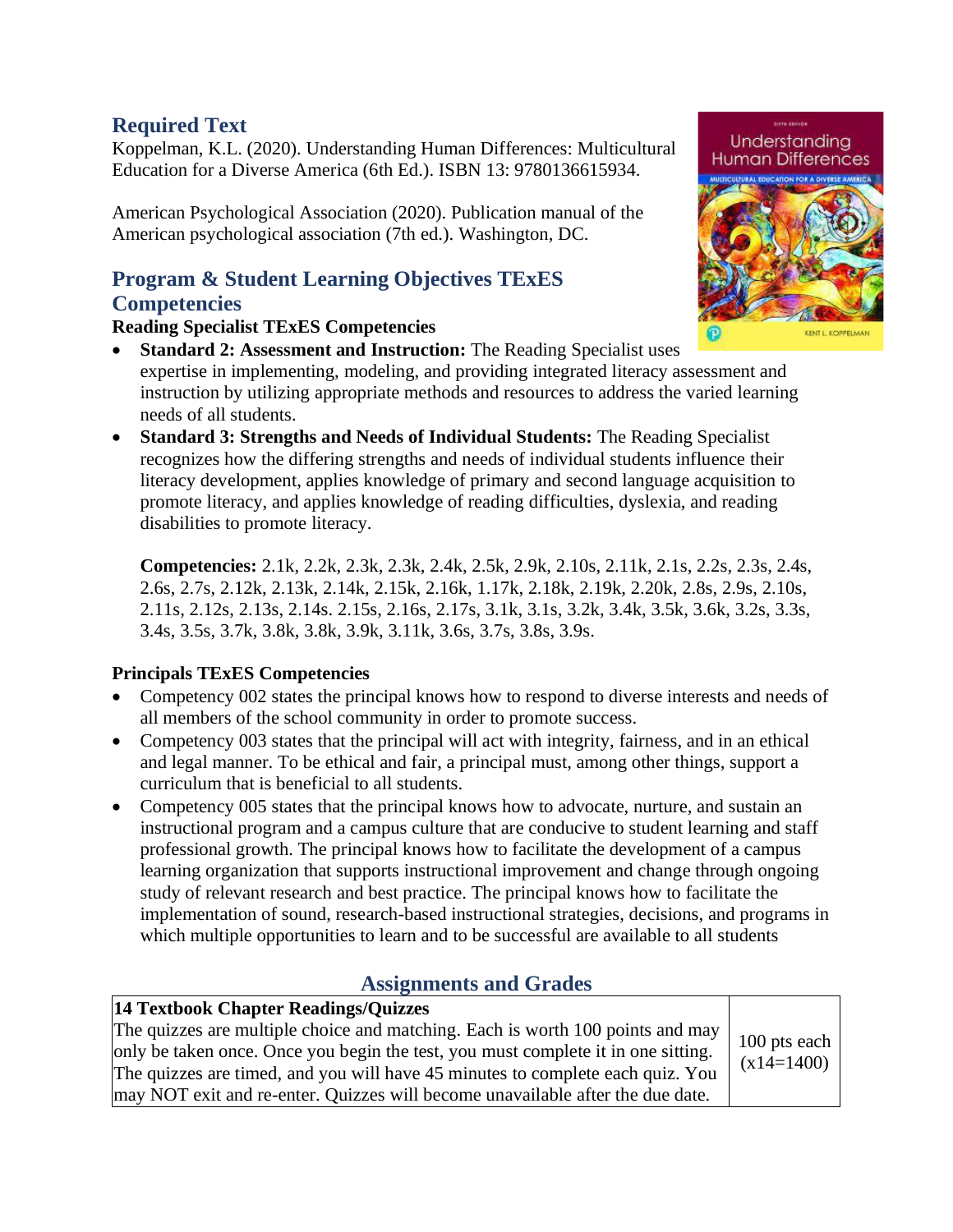| 10 Discussion Boards and Peer Reviews<br>You will write a response to videos and articles. The textbook should be<br>referenced to allow for pertinent quotes to be included in the response. Each<br>Discussion Board is worth 40 points. The Discussion Board will be graded on the<br>thought you put into your responses, and the evidence you provide to support<br>your position following APA guidelines. Initial posts should include about 400-<br>word response that is supported using academic language, following APA<br>guidelines. After the initial post, a peer review encompassing about 200 words<br>must be provided. Peer reviews should ask higher order questions, provide<br>additional support, and encourage dialogue. Assignments must be grammatically<br>correct, and points will be deducted for poor grammar and for spelling errors.                                                                                                                                                                                                                                                                                                                                                                                                                                                                                                                                                                                                | 40 pts each<br>$(x10=400)$ |
|---------------------------------------------------------------------------------------------------------------------------------------------------------------------------------------------------------------------------------------------------------------------------------------------------------------------------------------------------------------------------------------------------------------------------------------------------------------------------------------------------------------------------------------------------------------------------------------------------------------------------------------------------------------------------------------------------------------------------------------------------------------------------------------------------------------------------------------------------------------------------------------------------------------------------------------------------------------------------------------------------------------------------------------------------------------------------------------------------------------------------------------------------------------------------------------------------------------------------------------------------------------------------------------------------------------------------------------------------------------------------------------------------------------------------------------------------------------------|----------------------------|
| <b>Diversity Guest Speaker Participation and Journal Reflection</b><br>Participate and provide a journal reflection in a roundtable discussion with Dr.<br>Savannah Williamson on Diversity, Equity, and Inclusion in Education Programs.                                                                                                                                                                                                                                                                                                                                                                                                                                                                                                                                                                                                                                                                                                                                                                                                                                                                                                                                                                                                                                                                                                                                                                                                                           | 25 pts                     |
| Meeting The Needs of Diverse Learners Community Program and<br><b>Presentation</b><br>You will research using the SRSU library to locate recent articles addressing<br>strategies to engage and better meet the needs of diverse learners. You may focus<br>on a specific diverse population and issue: Differentiated instruction for ELL<br>learners, questioning, improving literacy for exceptional students, etc.<br>Presentations will be delivered in Microsoft TEAMS. Presentations will be<br>recorded and posted to a discussion board following the synchronous session. All<br>course participants are strongly encouraged to be present. Students that are unable<br>to attend and present must let the instructor know prior to the synchronous<br>meeting. In addition, students who do not attend will be asked to view all<br>presentations in the discussion board and provide a written reflection to each<br>presentation. Presenters must monitor the Discussion Board and respond to<br>students' comments. The plan should include:<br>1) Description of the group's values and cultural practices.<br>(2) Plans for involving the families in the school culture.<br>3) Plans for providing academic support for the students to be successful.<br>4) Methods to evaluate the effectiveness of your plan.<br>5) Defined roles for all staff members to implement the plan.<br>6). Sources<br>Paper SUBTOTAL: 100 Presentation SUBTOTAL: 100 | $200$ pts                  |
| <b>Learning Audit Essay</b><br>Write an essay that challenges you to demonstrate your ability to synthesize the<br>entire content of the course.                                                                                                                                                                                                                                                                                                                                                                                                                                                                                                                                                                                                                                                                                                                                                                                                                                                                                                                                                                                                                                                                                                                                                                                                                                                                                                                    | 25 pts                     |

#### **TOTAL POINTS: 2050** The **grading policy** for this course is as follows:

 $A = 90\%$  or higher  $B = 80 - 89%$  $C = 70 - 79%$  $D = 60 - 69\%$  $F =$  Below 60%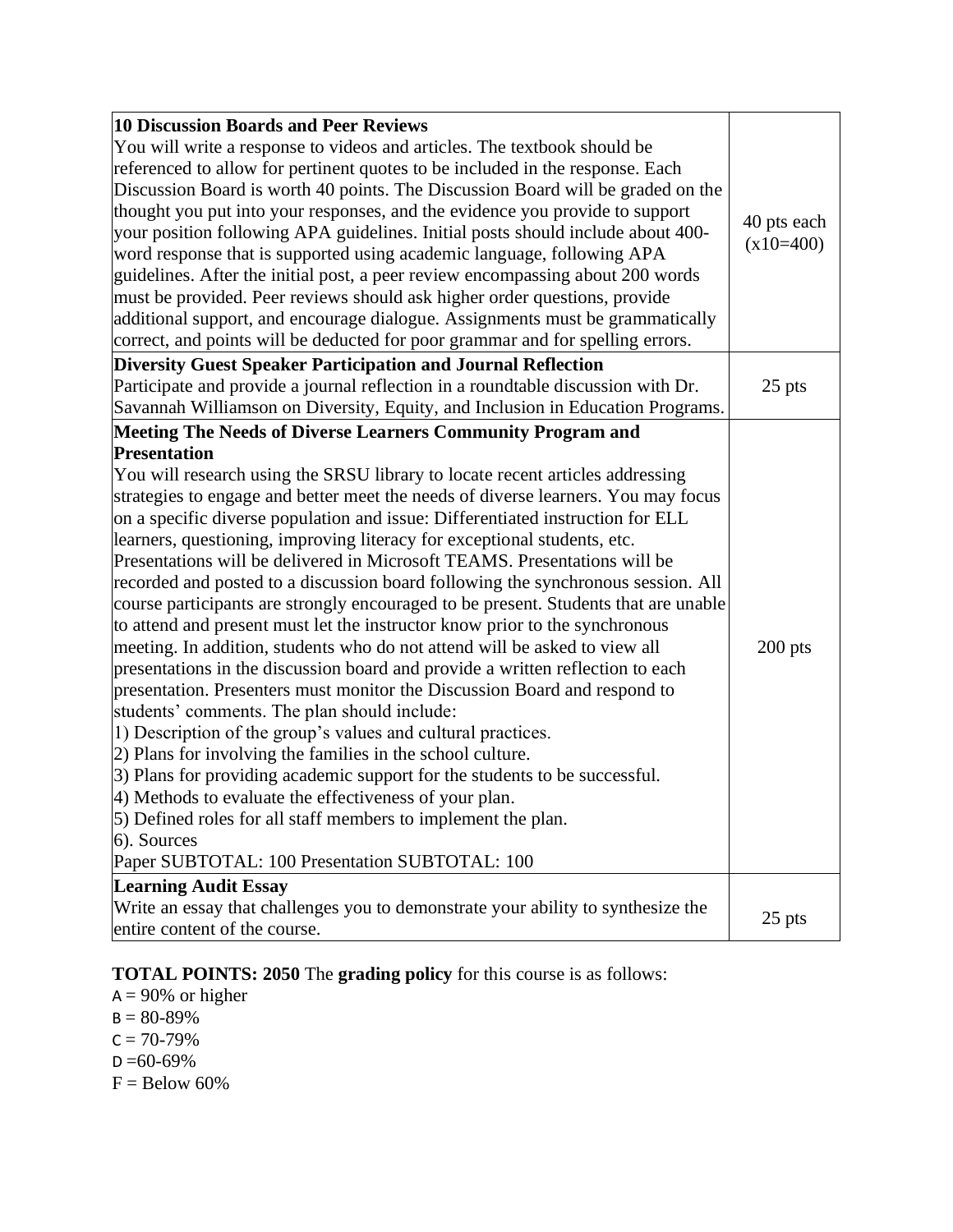### **Course Schedule: Subject to Change**

| Assignments are due by midnight of the due date. Late work will not be accepted. |           |
|----------------------------------------------------------------------------------|-----------|
| Module 1: Understanding Ourselves and Others and Introduction to                 |           |
| <b>Pluralism</b>                                                                 |           |
| • Review Syllabus                                                                |           |
| • Participate in "Introduction" Discussion                                       | Aug 30th  |
| • Read Chapter 1                                                                 |           |
| • Participate in "My Values: What I Believe" Discussion/Peer Review              |           |
| <b>Module 2: Understanding Prejudice and Its Causes</b>                          |           |
| • Read Chapters 2 and 13                                                         |           |
| • View "Echoes of Brown" Video                                                   | Sept 7th  |
| • Participate in Echoes of Brown Discussion/Peer Review                          |           |
| <b>Module 3: Communication and Leading in Conflict Resolution</b>                |           |
| • Read Chapter 3                                                                 | Sept 13th |
| • Quizzes: Chapters 1, 2, and 13                                                 |           |
| • Participate in "Conflict Resolution" Discussion/Peer Review                    |           |
| Module 4: Understanding English Language Learners and the Assault on             |           |
| <b>Cultural and Language Diversity</b>                                           |           |
| • Read Chapter 4                                                                 | Sept 20th |
| • View "Learning English: Diverse Students in American Classrooms"               |           |
| • Participate in "Believing in Myths" Discussion/Peer Review                     |           |
| Module 5: Understanding Experiences of People of Color, Racism, and              |           |
| <b>Oppression</b>                                                                |           |
| • Read Chapter 5                                                                 | Oct 4th   |
| • View "The Only Good Indian"                                                    |           |
| • Participate in "The Only Good Indian" Discussion/Peer Review                   |           |
| Read Dr. Miller-Ray's "Cultural Literacy Approaches" & View<br>$\bullet$         |           |
| Makerspace Process Example                                                       |           |
| • Quizzes: Chapters 3, 4, and 5                                                  |           |
| Module 6: The Struggle for Religious Freedom, Religion, and Oppression           |           |
| • Read Chapters 6 and 7                                                          |           |
| • View "Would you protest anti-Muslim discrimination?" Video                     | Oct 25th  |
| • Participate in Anti-Muslim Discussion/Peer Review                              |           |
| <b>Module 7: Meeting the Needs of Students of Poverty</b>                        |           |
| • Read Chapters 8 and 9                                                          |           |
| • Read Jensen, E. (2013). How poverty affects classroom engagement.              | Nov 1st   |
| Educational Leadership, 70(8), 24-30.                                            |           |
| • Participate in "How Poverty Impacts Classroom Engagement"                      |           |
| <b>Discussion/Peer Review</b>                                                    |           |
| • Quizzes: Chapters 6 and 7                                                      |           |
| <b>Module 8: Sexism and Heterosexism</b>                                         |           |
| • Read Chapters 10 and 11                                                        |           |
| • View "Would you defend gay parents?"                                           | Nov 8th   |
| • Participate in Discussion/Peer Review                                          |           |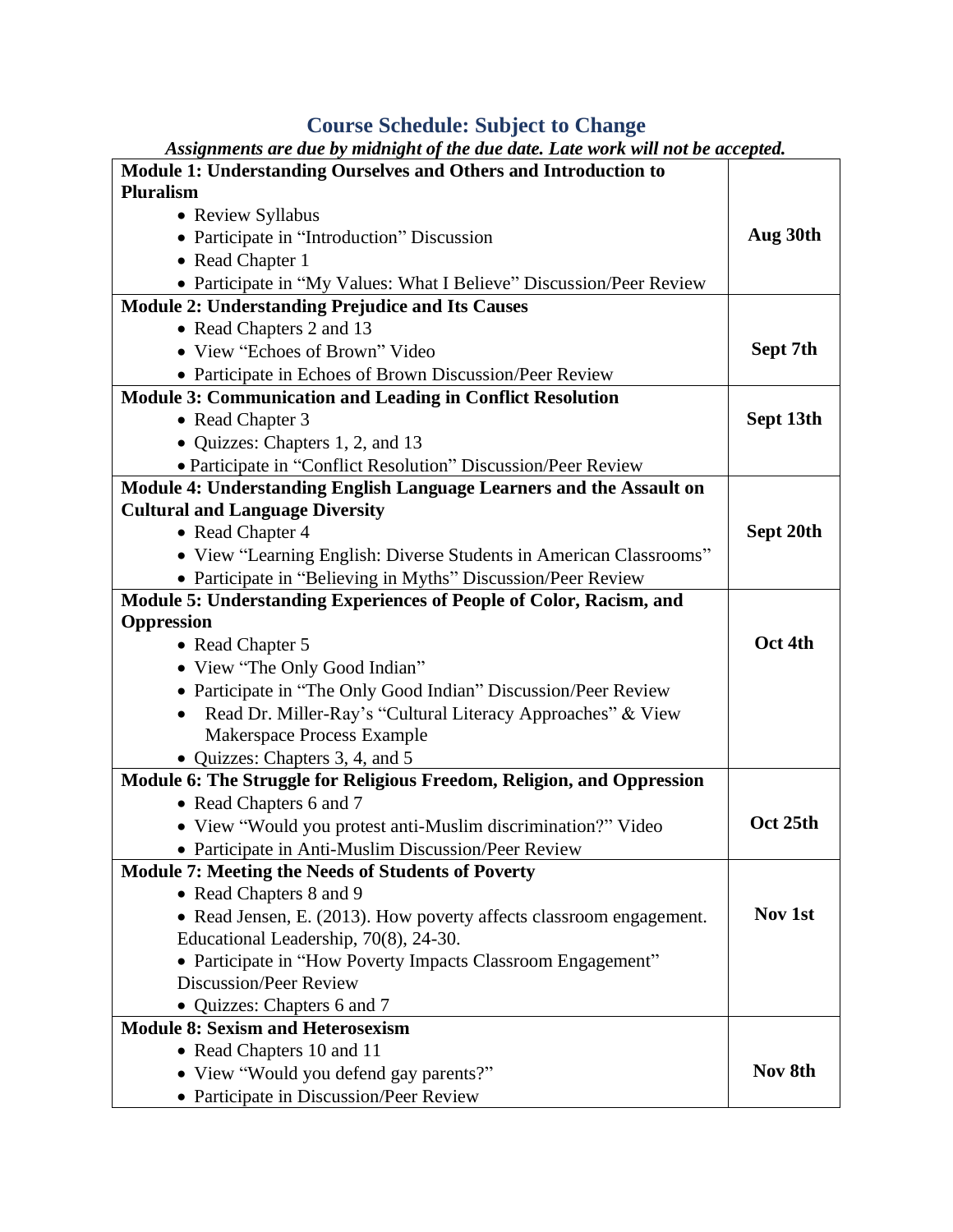| • Quizzes: Chapters 8 and 9                                     |          |
|-----------------------------------------------------------------|----------|
| <b>Module 9: Ableism</b>                                        |          |
| • Read Chapter 12                                               |          |
| • View "Ableism in Academia" Video                              | Nov 15th |
| • Participate in "Ableism" Discussion/Peer Review               |          |
| • Quizzes: Chapters 10 and 11                                   |          |
| <b>Module 10: Bullying</b>                                      |          |
| • Read Chapter 14                                               |          |
| • View "Bullied"                                                |          |
| • Participate in "Bullied" Discussion/Peer Review               | Nov 22nd |
| • Quizzes: Chapters 12 and 14                                   |          |
| • Participate in Dr. Savannah Williamson Conference in MS TEAMS |          |
| (Nov. $11th$ @7PM)                                              |          |
| • Journal                                                       |          |
| <b>Module 11: Creating Unity in a Diverse Education Program</b> |          |
| • Meeting The Needs of Diverse Learners Community Program and   | Dec. 3rd |
| Presentation, Presentation in MS TEAMS (Dec. 6th @7PM)          |          |
| • Learning Audit Essay                                          |          |

**This course syllabus is intended to be a guide and may be amended at any time.**

*SRSU Distance Education Statement*. Students enrolled in distance education courses have equal access to the university's academic support services, such as library resources, online databases, and instructional technology support. For more information about accessing these resources, visit the SRSU website. Students should correspond using Sul Ross email accounts and submit online assignments through Blackboard, which requires secure login. Students enrolled in distance education courses at Sul Ross are expected to adhere to all policies pertaining to academic honesty and appropriate student conduct, as described in the student handbook. Students in web-based courses must maintain appropriate equipment and software, according to the needs and requirements of the course, as outlined on the SRSU website. Directions for filing a student complaint are located in the student handbook.

#### *Technical Support*

The Support Desk is where you can direct your more technical questions. For example, the Support Desk can help you if you are having issues submitting a document, getting videos to play, or using BlackBoard. The support desk is open 24 hours a day/7 days a week for your convenience.

You can reach the support desk:

- By calling 888.837.6055
- Via email blackboardsupport@sulross.edu
- Using resources from the Technology Support tab within blackboard
- Clicking the Support Desk graphic on the course homepage

**Microsoft TEAMS Guidelines: Please refer and follow Distance Learning/TEAMS Guidelines provided in the blackboard course as a participation requirement in this class.**